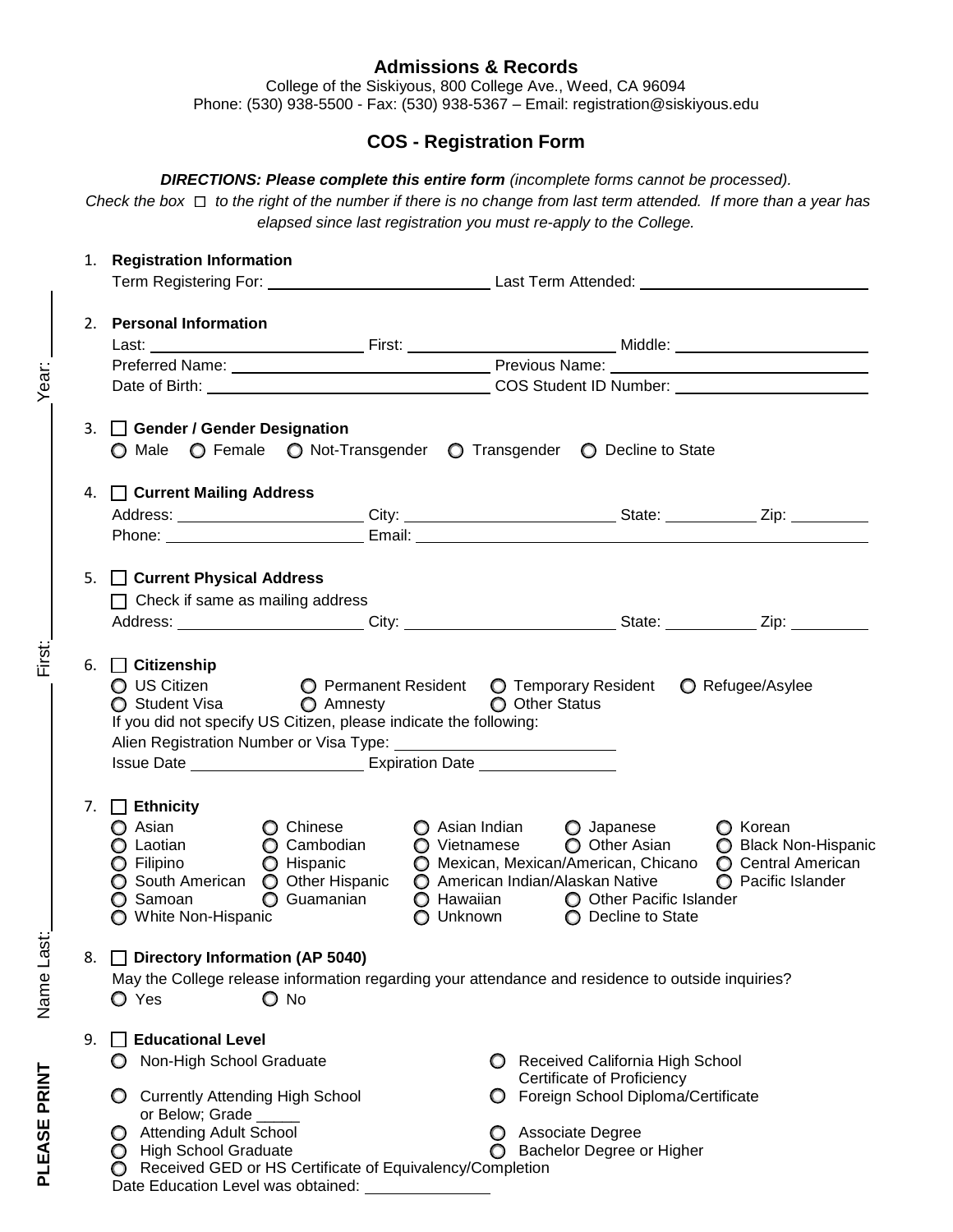#### 10. **Student Type**

- $\bigcirc$  First time- never attended College  $\bigcirc$  First time at COS previously attended another college
- $\bigcirc$  Continuing from last semester  $\bigcirc$  Returning to COS after an absence of one or more years
- K-12 Student **(You must complete the attached Permit to Register)**

## 11. **Name of Last High School Attended & Graduation Date** High School: \_\_\_\_\_\_\_\_\_\_\_\_\_\_\_\_\_\_\_\_\_\_\_\_\_\_\_\_\_\_\_\_\_\_Graduation Date: \_\_\_\_\_\_\_\_\_\_\_\_\_\_\_\_State: \_\_\_\_\_\_\_\_\_\_\_\_\_\_\_\_\_\_\_\_\_\_\_

### **The following information must be answered each term for reporting purposes**

|  | 12. Educational Objective for Term<br>O Associate & Transfer<br><b>O</b> Transfer without Associate<br>C Associate Degree<br>O Certificate of Achievement<br>O Discover Career Interest/Goal                                    | $\bigcirc$ Improve basic skills<br>Advance in career/update skills<br>O Maintain certification/license<br>C Educational Development<br>O Credits for HS diploma/GED  | O Move noncredit to credit coursework<br>$\bigcirc$ Mtg 4-yr college req-4-yr student<br>O Undecided on goal<br>O Uncollected/Unreported |
|--|---------------------------------------------------------------------------------------------------------------------------------------------------------------------------------------------------------------------------------|----------------------------------------------------------------------------------------------------------------------------------------------------------------------|------------------------------------------------------------------------------------------------------------------------------------------|
|  | 13. Residency Questions<br>Have you continuously lived in California for the past two years?                                                                                                                                    |                                                                                                                                                                      | O Yes O No                                                                                                                               |
|  | If no, specify state/country:<br><u> 1989 - Johann Stoff, deutscher Stoffen und der Stoffen und der Stoffen und der Stoffen und der Stoffen und der</u>                                                                         |                                                                                                                                                                      |                                                                                                                                          |
|  |                                                                                                                                                                                                                                 |                                                                                                                                                                      |                                                                                                                                          |
|  |                                                                                                                                                                                                                                 |                                                                                                                                                                      |                                                                                                                                          |
|  | Do you have a vehicle?                                                                                                                                                                                                          |                                                                                                                                                                      | O Yes O No                                                                                                                               |
|  | If yes, in what state is your vehicle registered? _________                                                                                                                                                                     |                                                                                                                                                                      |                                                                                                                                          |
|  | Do you intend California to be your permanent residence?                                                                                                                                                                        |                                                                                                                                                                      | O Yes O No                                                                                                                               |
|  | Have you done any of the following in the past two years?<br>Voted in another state or registered to vote in another state?                                                                                                     |                                                                                                                                                                      | O Yes O No                                                                                                                               |
|  | Attended out-of-state college/university as a resident?                                                                                                                                                                         |                                                                                                                                                                      | $O$ Yes $O$ No                                                                                                                           |
|  | Did you file California State Income Taxes for the past calendar year?                                                                                                                                                          |                                                                                                                                                                      | O Yes O No                                                                                                                               |
|  | Students under 19 years old and unmarried ONLY                                                                                                                                                                                  |                                                                                                                                                                      |                                                                                                                                          |
|  | O Yes O No                                                                                                                                                                                                                      |                                                                                                                                                                      | Are your parents or guardians California residents and continuously lived in California for the past two years?                          |
|  | If no, when did your parents enter California:                                                                                                                                                                                  | Month<br>$\overline{Day}$                                                                                                                                            | Year                                                                                                                                     |
|  | 14. Are you on any of the following economic assistance programs?                                                                                                                                                               |                                                                                                                                                                      |                                                                                                                                          |
|  | TANF/AFDC/CalWORKs<br>General Assistance                                                                                                                                                                                        | SSI<br>None                                                                                                                                                          |                                                                                                                                          |
|  | 15. Are you a single parent with custody of a minor child?                                                                                                                                                                      |                                                                                                                                                                      | O Yes O No                                                                                                                               |
|  | 16. Are you a displaced homemaker?                                                                                                                                                                                              |                                                                                                                                                                      | O Yes O No                                                                                                                               |
|  | 17. Are you a migrant worker or child of a migrant worker?                                                                                                                                                                      |                                                                                                                                                                      | O Yes O No                                                                                                                               |
|  | 18. Are you or parent/guardian an honorably discharged Veteran?<br><b>Student Military Status</b><br>$\bigcirc$ Currently serving on active duty<br>O Veteran<br>O Member of the Active Reserve<br>Member of the National Guard | <b>Parent/Guardian Military Status</b><br>$\bigcirc$ Currently serving on active duty<br>O Veteran<br>O Member of the Active Reserve<br>Member of the National Guard | ◯ Yes ◯ No                                                                                                                               |
|  |                                                                                                                                                                                                                                 |                                                                                                                                                                      |                                                                                                                                          |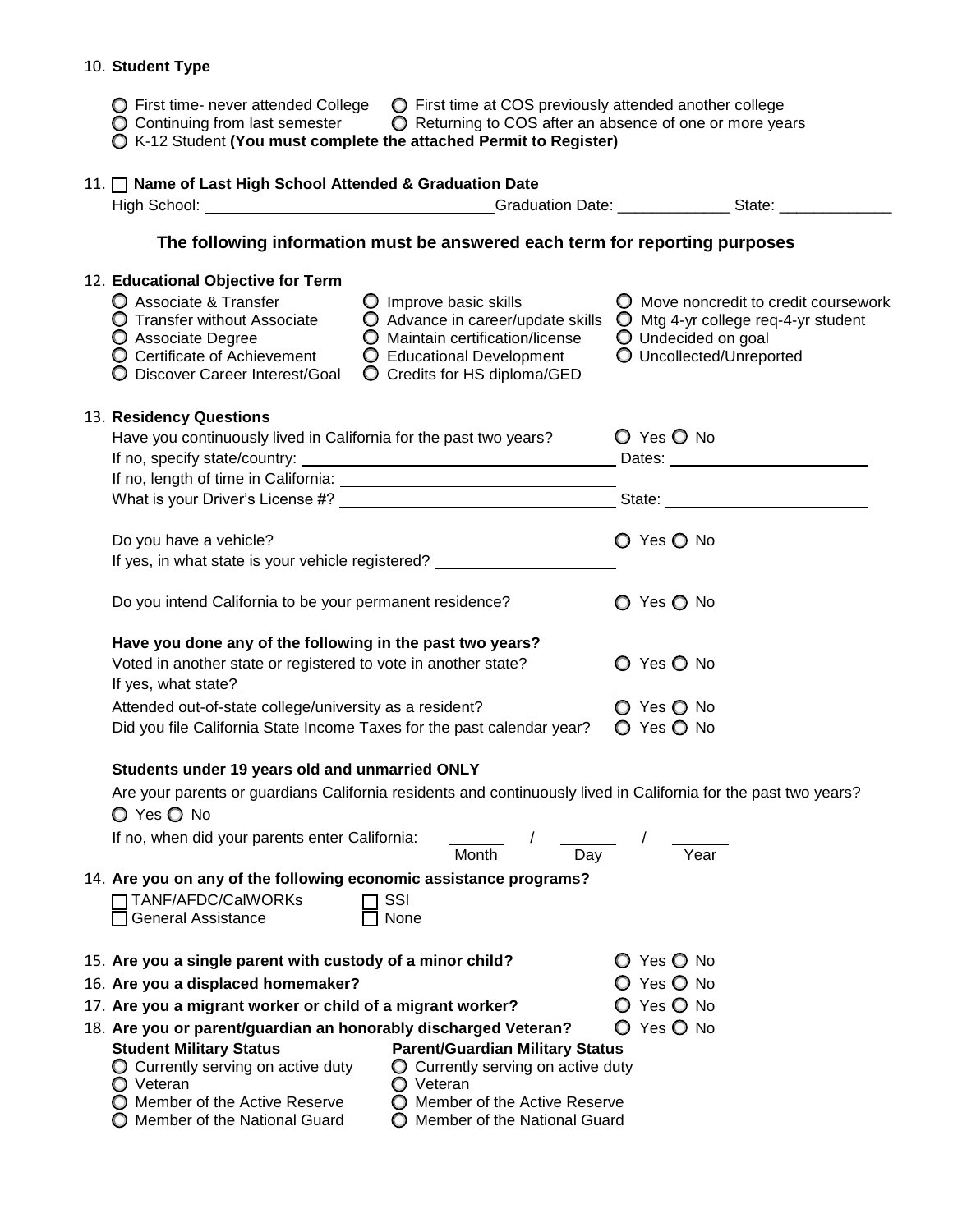| ◯ Yes<br>$\bigcirc$ No                                    | 19. Are you now or have you ever been in a court-ordered out of home placement such as a foster home,<br>group home or court placement with a relative (AKA Foster youth)?<br>(If Yes answer Status below) |                           |                 |               |
|-----------------------------------------------------------|------------------------------------------------------------------------------------------------------------------------------------------------------------------------------------------------------------|---------------------------|-----------------|---------------|
| Current in-state<br>O<br>Current out-of-state system<br>O | Previous in-state<br>O Previous out-of-state                                                                                                                                                               | Previous temporary status |                 |               |
|                                                           | 20. Are you considered homeless (lacks a fixed, regular and adequate nighttime residence)                                                                                                                  |                           | Yes<br>O        | No.<br>O      |
|                                                           | $\bigcirc$ No<br>21. Were you subject to any stage of the criminal justice process?<br>Yes<br>O                                                                                                            |                           |                 |               |
| 22. Have you been unemployed for 27 weeks or longer?      |                                                                                                                                                                                                            |                           | <b>Yes</b><br>O | $\bigcirc$ No |
| 23. Parent/Guardian Educational Level                     |                                                                                                                                                                                                            |                           |                 |               |
| <b>Parent/Guardian 1</b>                                  | <b>Parent/Guardian 2</b>                                                                                                                                                                                   |                           |                 |               |
| ◯ Grade 9 or less                                         | ◯ Grade 9 or less                                                                                                                                                                                          |                           |                 |               |
| ◯ Some high school                                        | ◯ Some high school                                                                                                                                                                                         |                           |                 |               |
| ◯ High school graduate                                    | ◯ High school graduate                                                                                                                                                                                     |                           |                 |               |
| ◯ Some college                                            | ◯ Some college                                                                                                                                                                                             |                           |                 |               |
| ◯ Associate's degree (AA/AS)                              | ◯ Associate's degree (AA/AS)                                                                                                                                                                               |                           |                 |               |
| ◯ Bachelor's degree (BA/BS)                               | ◯ Bachelor's degree (BA/BS)                                                                                                                                                                                |                           |                 |               |
|                                                           | Croducto or professional degree Croducto or professional degree                                                                                                                                            |                           |                 |               |

 $\bigcirc$  Graduate or professional degree  $\bigcirc$  Graduate or professional degree Not Applicable Not Applicable

# **Term:**

| Please list the courses you wish to attend, with CRN (Course Registration Number) and Course |               |                     |  |
|----------------------------------------------------------------------------------------------|---------------|---------------------|--|
| <b>CRN</b>                                                                                   | <b>Course</b> | <b>Course Title</b> |  |
|                                                                                              |               |                     |  |
|                                                                                              |               |                     |  |
|                                                                                              |               |                     |  |
|                                                                                              |               |                     |  |
|                                                                                              |               |                     |  |

### **Term:**

| Please list the courses you wish to attend, with CRN (Course Registration Number) and Course |               |                     |  |
|----------------------------------------------------------------------------------------------|---------------|---------------------|--|
| <b>CRN</b>                                                                                   | <b>Course</b> | <b>Course Title</b> |  |
|                                                                                              |               |                     |  |
|                                                                                              |               |                     |  |
|                                                                                              |               |                     |  |
|                                                                                              |               |                     |  |
|                                                                                              |               |                     |  |

*I verify that I am responsible for the course choices listed above and that I have read any advisories in the COS Catalog. The information on this application is true and correct to the best of my knowledge. Falsification of any information may result in my dismissal from classes. I acknowledge I am responsible for payment of all fees related to the course(s) above.*

Student Signature Date

**Office Use Only**

Signature Date